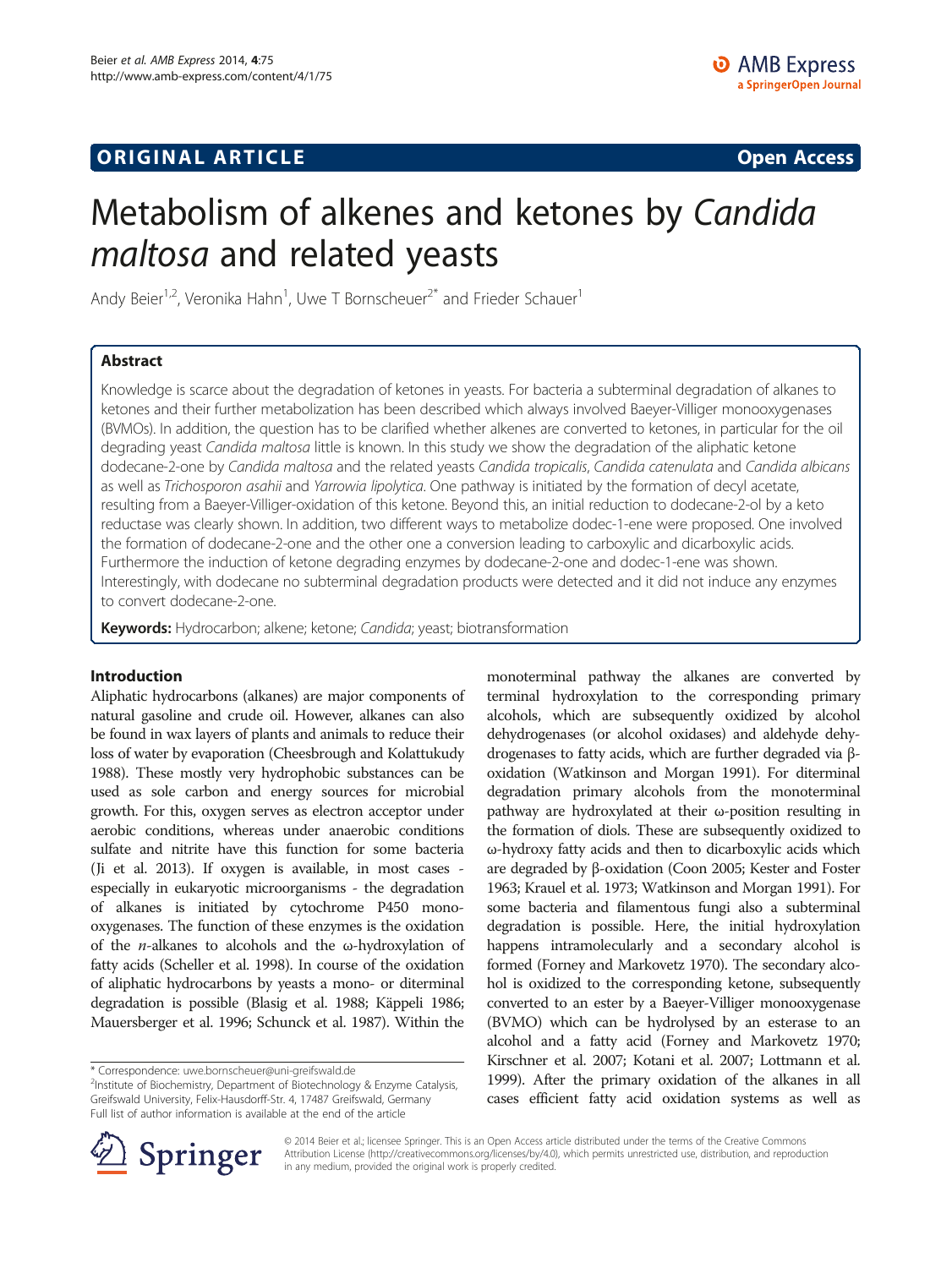multiple anaplerotic metabolic sequences (e.g. acetyl-CoA metabolism, gluconeogenesis) are required (Schauer [2001](#page-7-0)). In general it is claimed that a mono- and partly di- and subterminal degradation of hydrocarbons is performed by filamentous fungi (Rehm and Reiff [1981\)](#page-7-0). However, for yeast the subterminal degradation is unclear. Some yeasts possess excellent abilities to degrade  $n$ -alkanes and other aliphatic hydrocarbons. Candida maltosa is a yeast which is able to metabolize hydrocarbons fastly (Komagata et al. [1964\)](#page-7-0). Thus, its growth with  $n$ -hexadecane is faster compared to that with glucose. That is the reason why C. maltosa is sometimes called "super oil yeast" and cause of the assumption that its alkane metabolizing enzymes have a high catalytic activity. The transfer of C. maltosa from a medium with glucose to one with  $n$ -alkanes results in the induction of several catabolic enzymes and further proteins as well as changes in the endoplasmatic reticulum and amount of peroxisomes in which these enzymes and proteins are located. Furthermore the degradation of  $n$ -alkanes, primary alcohols, secondary alcohols and ketones can be increased in C. maltosa in varying degrees according to their respective chain length with the addition of biotin (Schauer [1988](#page-7-0)). The availability of only short-chain hydrocarbons as carbon source results in a complete degradation to acetyl-CoA. This is amongst others used for the de novo fatty acid synthesis under requirement of biotin as cofactor for carboxylases (Tehlivets et al. [2007\)](#page-7-0). However in case that long-chain hydrocarbons are available as well, these can be converted to fatty acids directly and in conclusion no carboxylation and therefore no biotin is required (Schauer [1988](#page-7-0)).

Unsaturated aliphatic hydrocarbons (alkenes) can be found in nature as gaseous and volatile compounds. Examples are the plant hormone ethene, isoprene from foliage and various monoterpenes as main components in plant oils (Abeles et al. [1992;](#page-6-0) Primrose [1979](#page-7-0); Rasmussen [1970\)](#page-7-0). Alkenes have received some attention as oxidable substrates for microorganisms. Investigations about the metabolism of hexadec-1-ene in Y. lipolytica indicated the formation of the corresponding ω-unsaturated primary and secondary alcohols and the respective fatty acids by oxidation of the saturated end of this alkene. Moreover the oxidation of the double bond resulted in the conversion to 1,2-epoxyhexadecane, hexadecane-1-ol, hexadecane-2-ol, 2-hydroxyhexadecanoic acid and hexadecane-1,2-diol. The latter was converted to the 2-hydroxy acid and after that oxidatively decarboxylated to the one carbon atom shortened fatty acid (Bruyn [1954](#page-7-0); Klug [1969;](#page-7-0) Klug and Markovetz [1967](#page-7-0), [1968;](#page-7-0) Stewart et al. [1960](#page-7-0)).

Apart from the formation from alkanes and alkenes by microorganisms, ketones are occurring in plant oils, insects and mammals (Forney and Markovetz [1971](#page-7-0)). Due to that ketones are common substances in the environment and therefore there are microorganisms that can convert those.

Forney et al. showed the formation of undecane-1-ol and undecyl acetate from tridecane-2-one by Pseudomonas multivorans (Forney et al. [1967\)](#page-7-0). In the course of further degradation undecyl acetate was hydrolyzed to undecane-1-ol and acetate. Moreover, it was reported that the strain Gordonia spec. TY-5 can convert propane to propan-2-ol and further to acetone (Kotani et al. [2007\)](#page-7-0). This bacterium formed methyl acetate from the latter with a BVMO, which was subsequently hydrolyzed to methanol and acetate. This kind of ketone metabolism can not only be found in prokaryotes. One example from the fungus kingdom is the conversion of progesterone to testosterone acetate by Cladosporium resinae and the subsequent ester hydrolysis to the steroid alcohol and acetate (Fonken et al. [1960](#page-7-0); Rahim and Sih [1966](#page-7-0)). Another one is the formation of ε-caprolactone from cyclohexanone by the cycloalkanone monooxygenase from Cylindrocarpon radicicola (Leipold et al. [2012](#page-7-0)).

However, there are no studies about the metabolism of ketones in yeasts. One can only suppose that it might be the same as in other fungi and bacteria but experimental evidence is missing. To understand the metabolism of aliphatic ketones in yeasts Candida maltosa, Candida albicans, Candida tropicalis, Candida catenulata, Yarrowia lipolytica and Trichosporon asahii were cultivated in this work with dodecane-2-one as sole carbon and energy source. Furthermore it is unclear, whether ketones could be formed from alkanes or alkenes by the hydrocarbon oxidizing yeast Candida maltosa. To answer this question, C. maltosa was also cultivated with dodecane and dodec-1 ene to investigate their degradation pathways. In addition, resting cells of C. maltosa were incubated with dodecane-2-one, dodec-1-ene and dodecane after pre-cultivation with one of these substrates to show their conversion rates and the formation of products resulting from ketone degradation.

#### Materials and methods

#### Chemicals

All chemicals were purchased from Fluka (Buchs, Switzerland) or Sigma-Aldrich (Steinheim, Germany).

## Yeast strains and culture conditions

Experiments were carried out using Candida maltosa SBUG 700, Candida tropicalis SBUG 1019, Candida catenulata SBUG 512, Yarrowia lipolytica SBUG 1888, Trichosporon asahii SBUG 833 and Candida albicans SBUG 5121 which are deposited at the strain collection of the Department of Biology of the University of Greifswald (SBUG) from where they can be obtained upon request. Cultures were inoculated from an overnight malt agar culture.

Yeast cells were cultivated in a mineral salt medium (5 g  $NH_4H_2PO_4$ , 2.5 g  $KH_2PO_4$ , 1 g  $MgSO_4 \times 7 H_2O$ , 0.02 g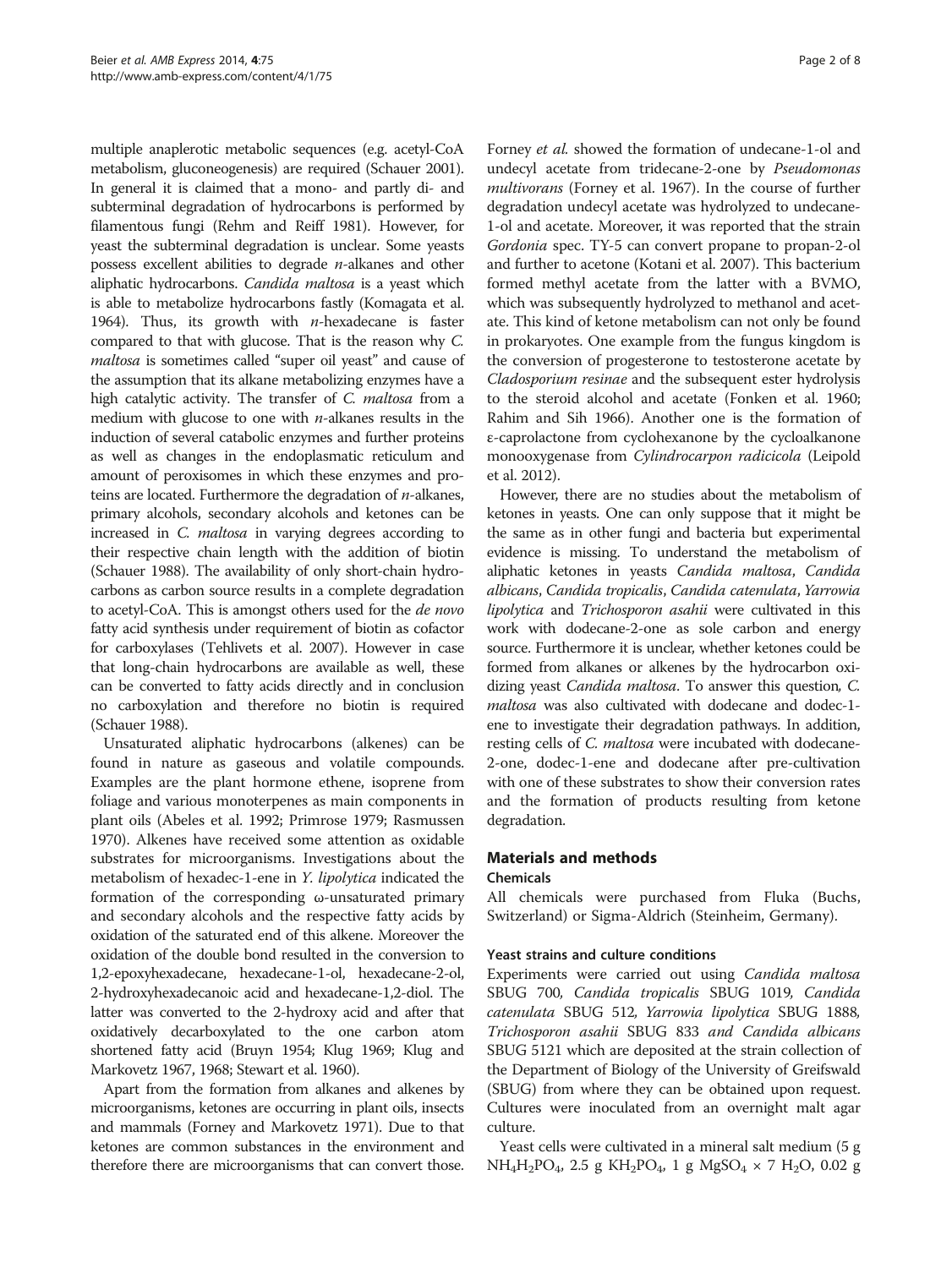$Ca(NO_3)_2 \times 7 H_2O$ , 2.0 mg FeCl<sub>3</sub>  $\times$  6 H<sub>2</sub>O, 0.5 mg H<sub>3</sub>BO<sub>3</sub>, 0.4 mg MnSO<sub>4</sub>  $\times$  5 H<sub>2</sub>O, 0.4 mg ZnSO<sub>4</sub>  $\times$  7 H<sub>2</sub>O, 0.2 mg Na<sub>2</sub>MoO<sub>4</sub>, 0.1 mg CuSO<sub>4</sub> × 5 H<sub>2</sub>O, 0.1 mg CoCl<sub>2</sub>, 0.1 mg KI in 1 L dest.  $H_2O$ , pH 5.4 (Hornei et al. [1972\)](#page-7-0)) supplemented with 1% (v/v) vitamine solution (Van der Walt and van Kerken [1961\)](#page-7-0) and 1% (v/v) of the respective substrate (dodecane-2-one, dodec-1-ene, dodecane). Cultures grew until an  $OD_{600nm}$  of 3 at 30°C and 250 rpm for 31.5 h (dodecane), 32 h (dodec-1-ene), 40 h (dodecane-2-one, C. maltosa), 290 h (C. albicans), 72 h (C. catenulata) 47 h (C. tropicalis), 189 h (Y. lipolytica) and 381 h (T. asahii). Cells were centrifuged at  $4^{\circ}$ C and  $10000 \times g$  for 15 min (Sorvall RC-5B Plus Refrigerated Superspeed Centrifuge). The supernatant was analyzed for secreted products (see section Liquid-liquid extraction). Controls contained either 1% (w/v) glucose, no substrate or no cells.

#### Preparation of resting Candida maltosa cells

Cell pellets from cultures of Candida maltosa grown with dodecane, dodec-1-ene or dodecane-2-one were washed three times with 100 mL sodium phosphate buffer (SPB, 67 mM, pH 5.4). Subsequently cell suspensions with an  $OD_{600nm}$  of 5 (approx. 5.8\*10<sup>7</sup> cfu/ml, total cell count of  $2.4*10<sup>9</sup>$  cells/ml, cell dry mass of 3.49 mg/ml) were prepared in SPB.

#### Biotransformations

For biotransformation experiments, resting cell preparations of Candida maltosa were used. Reactions were carried out in SPB at 0.25% (v/v) substrate concentration. Cells were centrifuged and suspended in SPB. The  $OD_{600nm}$ was adjusted to 5. No vitamines/cofactors were added. Cell suspensions were used in amounts of 2 mL. Controls contained no cells or no substrate. The total volume in every case was 10 mL. Incubation was performed in 500 mL flasks at 30°C and 250 rpm for 0, 1 and 4 hours. After these times the whole biotransformation approach of 10 mL was centrifuged for 5 min at 3857 g.

#### Liquid-liquid extraction

Before extraction the pH-value of the supernatants was first adjusted to pH 9 by addition of  $25\%$  NaOH (v/v). Extraction of samples was achieved by vortexing three times with 20 mL of diethyl ether (basic extracts). Next, the pH-value was set to pH 2 by addition of 32% HCl (v/v). Then, samples were extracted again as mentioned above (acidic extracts). Samples were dried over anhydrous sodium sulphate, concentrated in a rotary evaporator and desiccated with nitrogen. For GC/MS analysis the samples were dissolved in 500 μl hexane. The acidic extracts were derivatized by methylation using diazomethane (De Boer and Backer [1956\)](#page-7-0). For investigation of metabolites formed during cultivation the respective supernatants were extracted three times with 50 mL diethyl ether first at pH 9 and then at pH 2. Further workflow was the same as mentioned above.

## Structure elucidation of products by GC/MS

GC/MS analyses were performed on an Agilent gas chromatograph 7890A GC system (Waldbronn, Germany) equipped with a 30 m HP-5 ms column (0.25 mm by 0.25 μm film) and linked to a mass selective detector 5975C inert XL EI/CI MSD with a quadrupole mass spectrometer.

For separation of products a temperature program was used, starting with 5 min at 60°C followed by a ramp from 60–120°C at 20°C/min. The 120°C were maintained for 5 min and then followed by heating the column to 200°C at 3°C/min, to 280°C at 20°C/min and lastly 5 min at 280°C. For quantification of products formed commercially available standard substances were measured with concentrations from 0.5-10 mM for the creation of calibration curves.

Analytical data of the products can be found in the Additional file [1](#page-6-0): Table S1.

## **Results**

#### Biotransformation of dodecane-2-one, dodec-1-ene and dodecane by growing yeast cells

All the investigated yeasts C. maltosa, C. albicans, C. catenulata, C. tropicalis, Y. lipolytica and T. asahii and were able to grow with dodecane-2-one (1) as a sole source of carbon and energy. In the supernatants of the culture media a variety of metabolites was formed (Figure [1,](#page-3-0) see Additional file [1](#page-6-0): Figure S1 for an exemplary GC chromatogram). The spectrum of products formed from 1 was very similar among the test organisms whereas the amount of formed products differed (Table [1\)](#page-3-0). However, in every case dodecane-2-ol (6) and also (with the exception of C. albicans) decyl acetate (4) was detected.

In contrast to the incubation of C. maltosa with 1 in experiments with dodec-1-ene (2), only five were detected (Table [1](#page-3-0)). In cultures with dodecane (3) only two metabolites were formed, whereas it has to be highlighted that here in contrast to 2 no formation of ketones, esters and secondary alcohols could be observed. In control appoaches with glucose, no substrate or no cells none of these substances could be detected.

## Biotransformation of dodecane, dodec-1-ene and dodecane-2-one by resting C. maltosa cells

Differences in the induction of enzymes involved in ketone metabolism, including BVMOs, in C. *maltosa* after cultivation with 1, 2 and 3 as sole carbon and energy source were examined. Therefore the conversion of the substrates 1, 2 and 3 (see section [Conversion rate of](#page-3-0) 1–3 in dependence of [the pre-culture substrate\)](#page-3-0) and the formation of compounds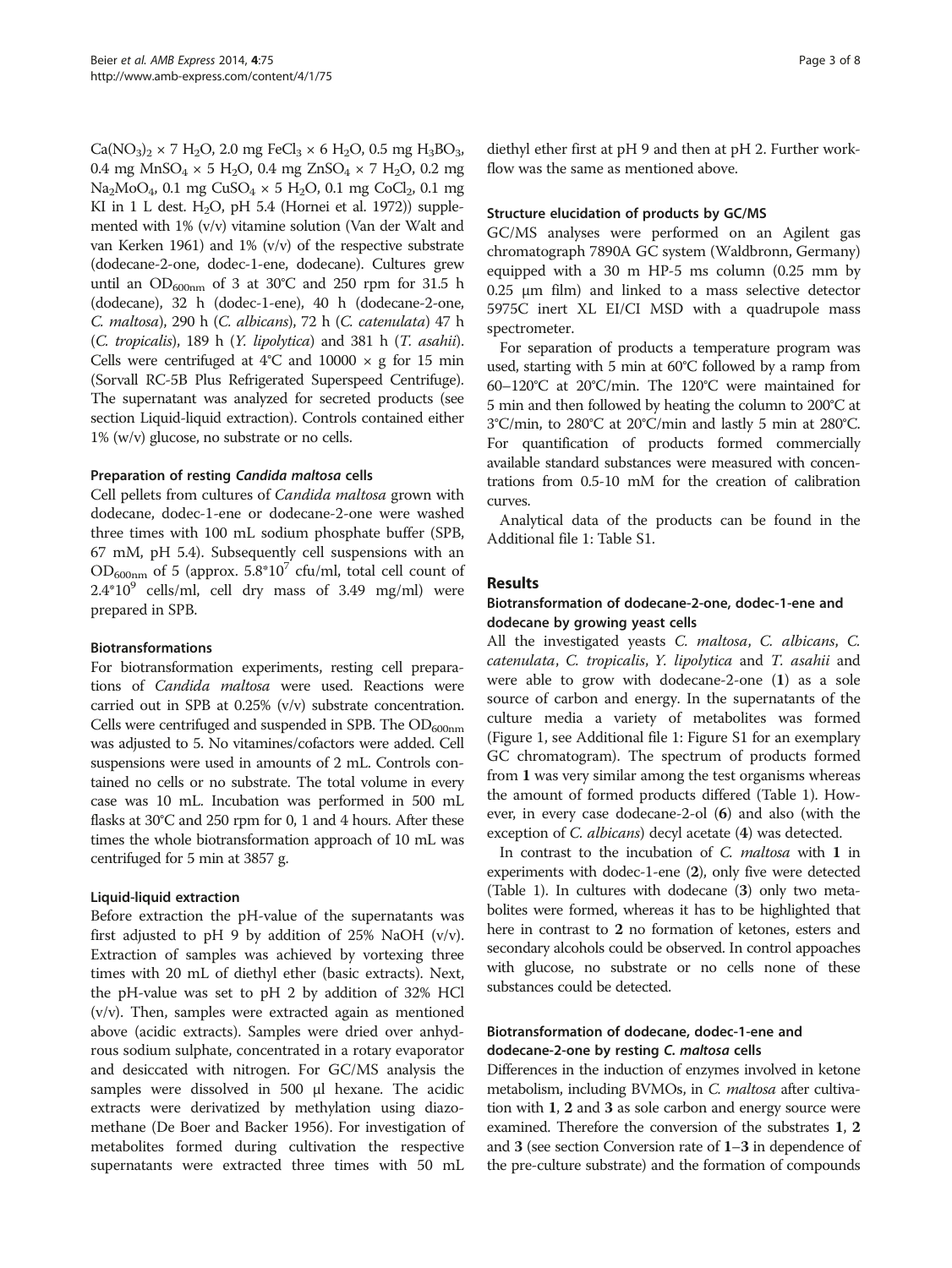<span id="page-3-0"></span>

(see section Product formation in course of biotransformation) were analysed by GC/MS.

#### Conversion rate of 1–3 in dependence of the pre-culture substrate

On the basis of the determined data the conversion of the substrates was calculated (Figure 2). The conversion started immediately with a high rate. Thus, approximately 20% were transformed in almost every sample within 30 min. Cells pre-cultured with 1 transformed 25.18 μmol (22.4%) of 1. The conversion with cells cultivated with 2 was comparable to that. In this case 18.92 μmol (16.8%) of 1 were transformed. Cells cultured with 3 showed negligible conversion of 1 (1.03 μmol, 0.9%). Moreover, the conversion of 2 was 24.08 μmol (21.4%) and 24.58 μmol (21.8%) with cells grown on 2 and 3, respectively (data not shown). Apart from that the conversion of 3 with cells pre-cultured with 3 was 18.07 μmol (16.4%) (data not shown).

| Table 1 Metabolites identified in the veast culture       |  |  |
|-----------------------------------------------------------|--|--|
| supernatants after growth until $OD_{600nm}$ of 3 with 1% |  |  |
| dodecane-2-one (1), dodec-1-ene (2) or dodecane (3) as    |  |  |
| sole carbon and energy source at 30°C and 250 rpm         |  |  |

| <b>Strain</b> | Substrate | <b>Detected metabolites</b> |
|---------------|-----------|-----------------------------|
| C. maltosa    | 1         | 4, 5, 6, 9, 10, 11          |
|               | 2         | 1, 6, 7, 8, 9               |
|               | 3         | 8, 9                        |
| C. albicans   | 1         | 6                           |
| C. tropicalis | 1         | 4, 5, 6, 9, 10, 11          |
| C. catenulata | 1         | 4, 5, 6, 9, 10, 11          |
| Y. lipolytica | 1         | 4, 5, 6, 9, 10              |
| T. asahii     | 1         | 4, 5, 6, 9, 11              |

## Product formation in course of biotransformation

In case of C. maltosa cells incubated with 112.3 μmol 1, which were pre-cultured with 1 or 2, the metabolites 4, 5 and 6 were detected (Figure [3](#page-4-0)). Cells grown on 3 did not secret these three compounds. Differences in product concentration were observed for 6 (Figure [3](#page-4-0)A). Thus, cells grown on 1 formed 0.18 μmol 6 while pre-cultured with 2 only 0.07 μmol were formed. The formation of 4 from 1 also differed in dependence of the substrate used for precultivation (Figure [3](#page-4-0)B). Only cells grown on 1 were able to secrete an amount of 0.03 μmol 4. Biotransformations with cells cultivated on 2 resulted in the formation of approx. 0.02 μmol 4. The primary alcohol 5, the decomposition product of 4, was formed in similar rates as 4 (Figure [3C](#page-4-0)). Thus, amounts of  $5$  of approx. 0.02  $\mu$ mol were detected with cells pre-cultured on 1 and 2. In control experiments with C. utilis, a yeast which is not

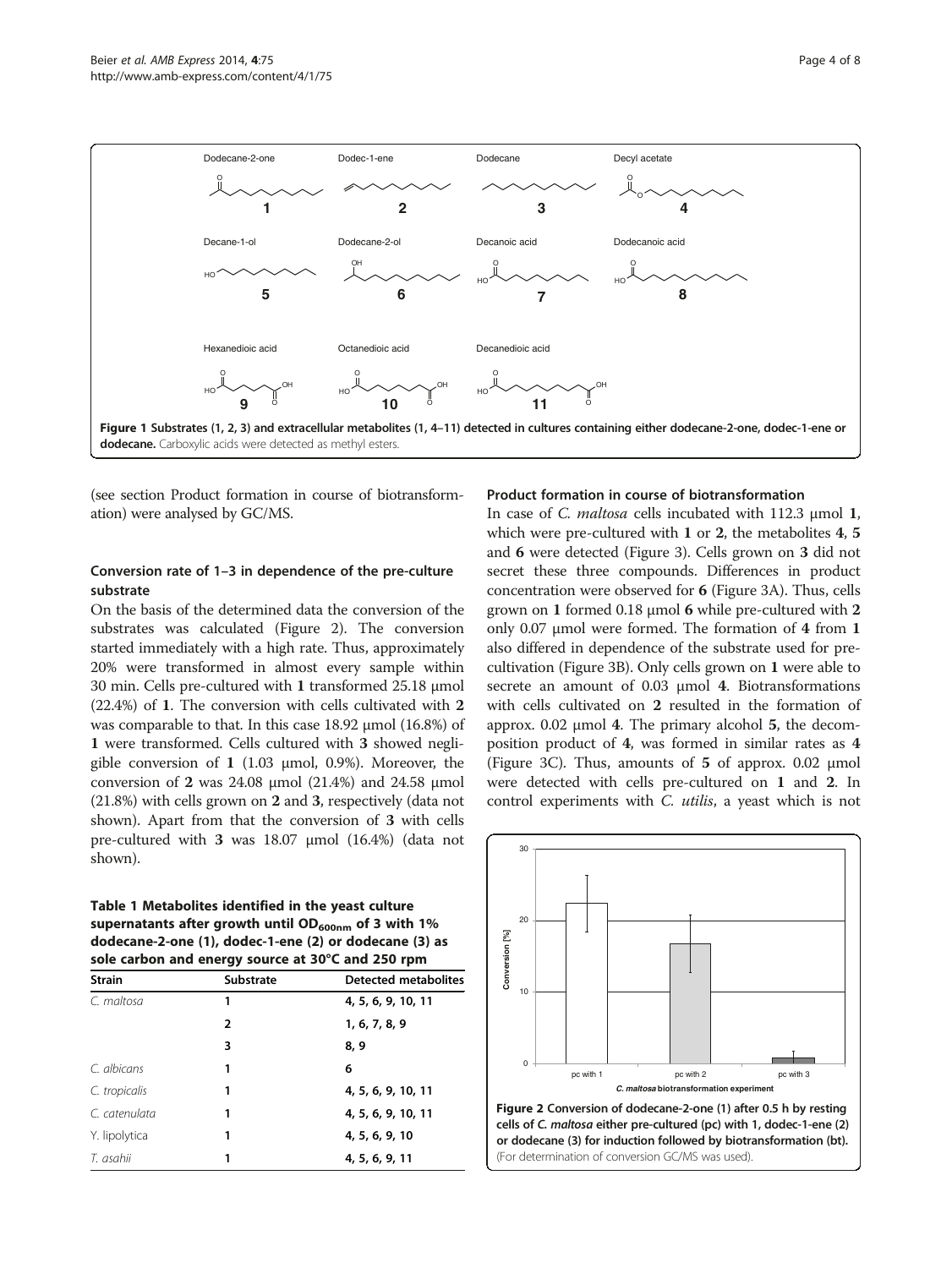<span id="page-4-0"></span>

able to metabolize aliphatic hydrocarbons, and 1 as substrate no product formation was observed. In addition, after incubation of C. maltosa cells pre-cultured with 2 or 3 and the biotransformation substrates 2 and 3 neither 4, 5 nor 6 were detected (data not shown). In approaches without cells or substrate theses metabolites could not be detected.

#### **Discussion**

In this study we investigated the metabolism of alkenes and ketones in yeasts. We were able to detect the degradation products 1, 6, 7, 8 and 9 from dodec-1-ene and 4, 5, 6, 9, 10 and 11 from dodecane-2-one in cultures of growing yeast cells and partially as well in biotransformation approaches with resting yeast cells. The production of some of these metabolites provided evidence of the induction of ketone degrading enzymes after growth on 1 or 2, but not on 3, in the investigated hydrocarbon oxidizing yeasts.

Biotransformation of dodecane-2-one by growing yeast cells After cultivation of C. maltosa, C. tropicalis, C. catenulata, C. albicans, Y. lipolytica und T. asahii with 1 or 2 as sole carbon and energy source the culture media were used for the determination of formed metabolites to study the metabolism of aliphatic ketones and alkenes.

In culture media from *C. maltosa* with 1 as substrate in total six metabolites were detected. Although in quantity less compounds were secreted by some other yeasts, the products were the same. The conversion of 1 was either initiated by a keto reductase or a BVMO (Figure [4](#page-5-0)).

The first degradation pathway was identified for all investigated yeast strains with exception of C. albicans which is initiated by a BVMO with the formation of 4. The enzymatic Baeyer-Villiger oxidation can lead to both regioisomeric products of the corresponding ketone (Alphand et al. [1989](#page-7-0); Balke et al. [2012;](#page-7-0) Kelly et al. [1995](#page-7-0); Leisch et al. [2011;](#page-7-0) Rehdorf et al. [2010;](#page-7-0) Song et al. [2013](#page-7-0)). In this case the "normal" product is 4 and undecanoic acid methyl ester would be the "abnormal" one. It seems that C. maltosa as a whole cell catalyst rather formed the "normal" product 4 than the "abnormal" undecanoic acid methyl ester as nothing of the latter could be detected. The prefered formation of the "normal" product from a ketone by a BVMO has been described already (Mihovilovic and Kapitán [2004](#page-7-0)). In addition, 5 was detected which was probably formed by conversion of 4 via a hydrolase. A similar reaction was reported by Forney et al. in which Pseudomonas multivorans converted tridecane-2-one to undecyl acetate and subsequently hydrolysed it to undecane-1-ol and acetate (Forney and Markovetz [1968;](#page-7-0) Forney et al. [1967\)](#page-7-0). Due to the slow growth of C. albicans with 1 the accumulation of products may not have been sufficient to detect them in the cultures of this yeast. That could be the reason why just 6 was found as a metabolite.

In addition, the formed decanoic acid was probably hydroxylated at its ω-end resulting in the formation of 10 hydroxydecanoic acid which was further oxidized to the respective dicarboxylic acid decanedioic acid (11). Decandioic acid was degraded by β-oxidation which was confirmed by (De Boer and Backer [1956\)](#page-7-0) detection of its  $C_2$  shortened intermediates until hexandioic acid. Therefore a diterminal degradation took place what has been previously reported for the filamentious fungus Mortierella isabellina, the bacteria Rhodococcus rhodochrous and Corynebacterium spp. as well as for the yeasts Candida guilliermondii and Candida spp. (Coon [2005;](#page-7-0) Kester and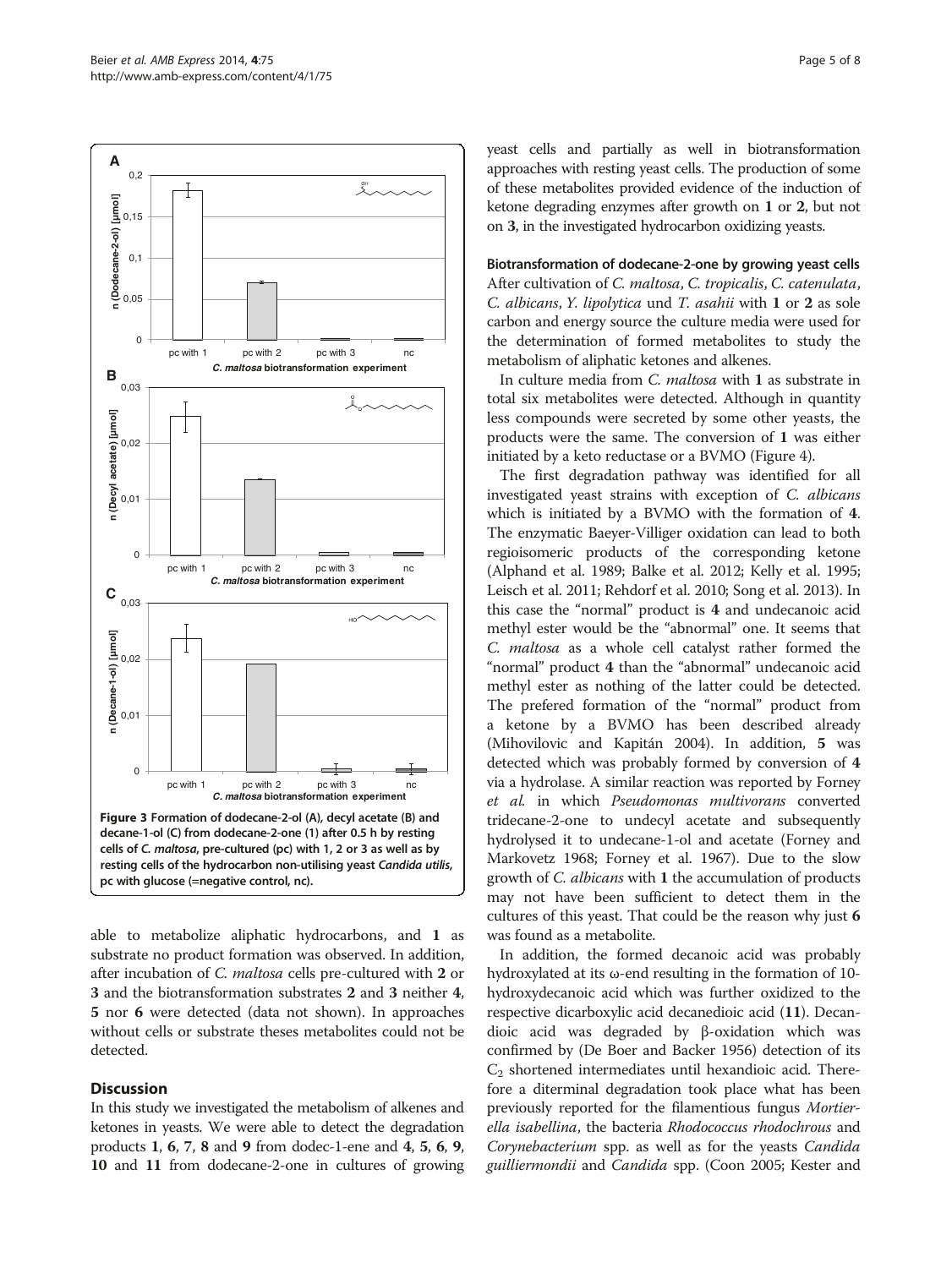<span id="page-5-0"></span>

Foster [1963;](#page-7-0) Krauel et al. [1973;](#page-7-0) Watkinson and Morgan [1991](#page-7-0)). At least some of the intermediates of the βoxidation of this dicarboxylic acid were detected in the cultures of all investigated yeasts. The formation of dicarboxylic acids ranging from six to 12 carbons from dodecane for C. tropicalis and from 12 to 16 carbons from the respective alkanes for *Y. lipolytica* has already been reported (Picataggio et al. [1992](#page-7-0); Smit et al. [2005\)](#page-7-0).

Another degradation pathway is proposed by the detection of 6. Therefore the yeasts have to contain at least one keto reductase that can reduce 1 to this secondary alcohol. The reduction of ketones like hexane-2-one, methyl acetoacetate and α-tetralone to the respective alcohols was described for other yeasts such as Saccharomyces cerevisiae and Candida viswanathii (Patil et al. [2013](#page-7-0); Wolfson et al. [2013](#page-7-0)). It was assumed that this keto reductase has a relatively high activity due to the 7.4-fold and 7.7-fold higher amount of detected 6 in comparison to 4 and 5 respectively in approaches of 1 pre-cultured resting cells incubated with 1.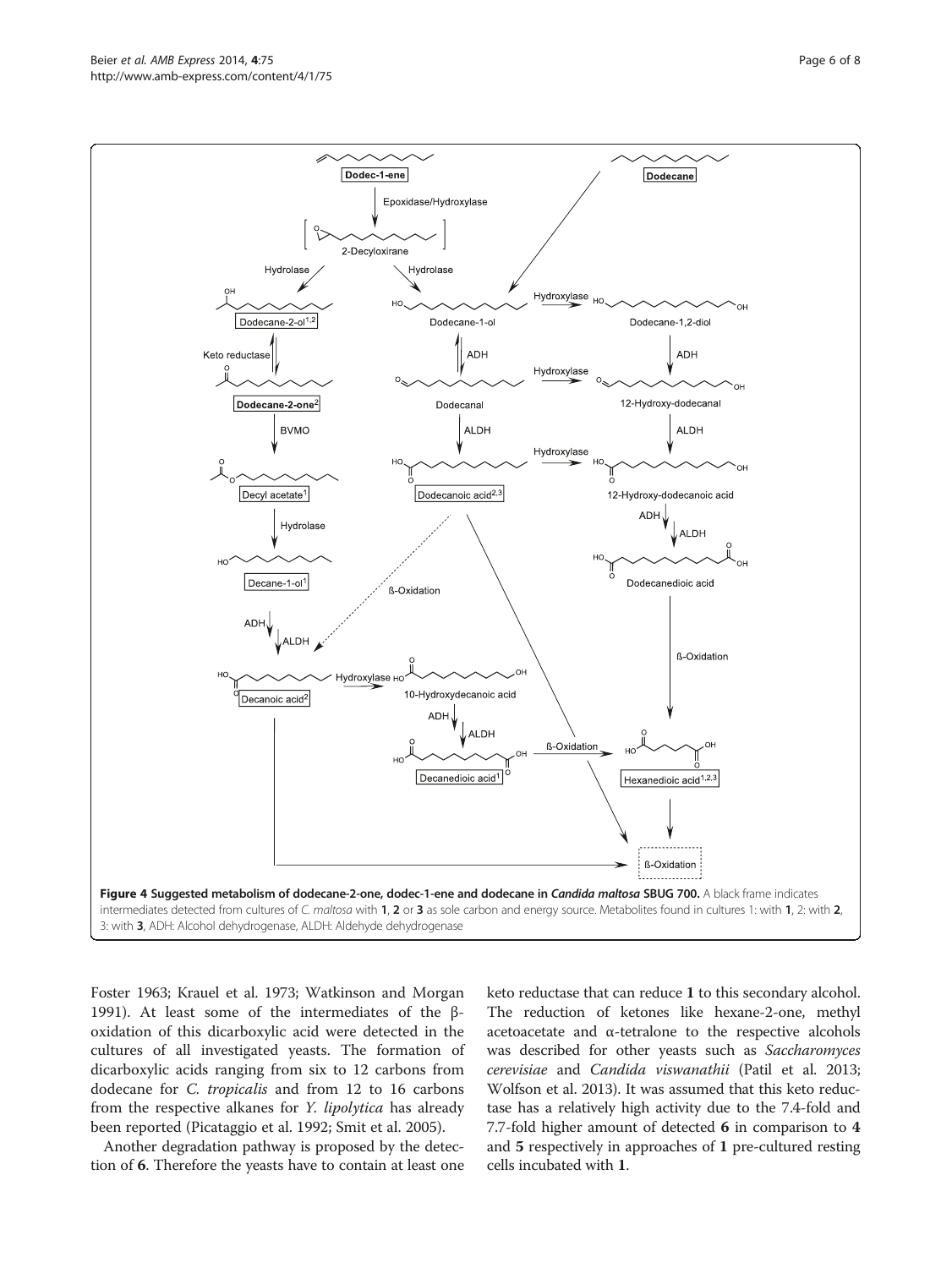## <span id="page-6-0"></span>Biotransformation of dodecane-1-ene and dodecane by growing yeast cells

In C. maltosa cultures with 2 as sole source of carbon and energy five compounds were detected. One of the products was 1. For the formation of this compound 2 reacted possibly via 1,2-epoxidodecane to 6 and subsequently to 1 (Figure [4\)](#page-5-0).

In addition, dodecane-1-ol possibly was formed also via 1,2-epoxidodecane from 2 and oxidized to dodecanal and subsequently to 8. This acid was further metabolized via βoxidation. Some of these reactions were already described for Y. lipolytica, C. tropicalis and Candida spec. (Bruyn [1954;](#page-7-0) Klug [1969;](#page-7-0) Klug and Markovetz [1967](#page-7-0), [1968;](#page-7-0) Terasawa and Takahashi [1981](#page-7-0)). By ω-oxidation of 8 the dioic acid was formed and transformed by β-oxidation to 9. The reason why there was no formation of dodecane-1-ol from 2 detectable could be that this primary alcohol was metabolized too fast to 7 and the subsequent products. Also, C. tropicalis and Y. lipolytica were able to form tetradecane-2-ol and tetradecane-2-one from tetradec-1-ene (Terasawa and Takahashi [1981](#page-7-0)).

In contrast, in C. maltosa culture media with 3 neither 4, 5 nor 6 was formed. Instead, the degradation was accomplished by a monoterminal oxidation. Thus, dodecanoic acid was detected. In addition, a diterminal oxidation was observed supported by the detection of hexandioic acid. A similar study with Candida rugosa and decane indicated a mono- and diterminal oxidation as well (Mizuno et al. [1966\)](#page-7-0).

## Dependence of the enzyme induction on the substrate used for pre-cultivation

In order to reproduce the differences in product formation after cultivation of alkanes and alkenes the induction of ketone converting enzymes was studied and biotransformations with resting cells of C. maltosa SBUG 700 were performed. Cells grown on either 1, 2 or 3 were examined regarding substrate conversion and product formation. Our results are matching the principle of the simultaneous adaptation by Stanier [\(1947](#page-7-0)). According to that the catabolism of all occurring intermediates is induced by incubation with the initial substrate if the participating enzymes of that pathway are inducible. In agreement with this principle 1 was immediately converted after pre-cultivation with 2 although the conversion rate was slightly reduced compared with cells grown with 1 (Figure [2](#page-3-0)). In contrast, cells pre-cultured with 3 transformed 1 just about 0.91% probably due to the lack of conversion of 3 to 1 during precultivation. In addition, an enzyme with BVMO activity and a keto reductase were induced in cells pre-cultured with 1 or 2 as those formed 4 and its fission product 5 as well as 6 after incubation with 1 (Figure [3](#page-4-0)). The fact that with 1 pre-cultured cells formed higher amounts of all these 3 products than with 2 pre-cultured cells (e.g. 0.18 vs. 0.07 μmol dodecane-2-ol) indicates that the presence of the ketone leads to a stronger induction. Thus, the conversion of 2 to 1 during cultivation was probably not sufficient enough to form an adequate amount of 1 to induce the expression of ketone degrading enzymes as strong as with pure 1 alone. On 3 pre-cultured cells incubated with 1 formed none of the compounds 4, 5 and 6. Thus, the above mentioned lack of conversion of 3 to 1 during precultivation was confirmed. This is leading to the conclusion that a subterminal oxidation of alkanes, in contrast to alkenes, does not take place in C. maltosa. Impurities of alkenes in alkane preparations can therefore lead to incorrect interpretations of a participation of subterminal reactions.

It was shown that C. maltosa can convert dodec-1-ene to dodecane-2-one and this aliphatic ketone to decyl acetate resulting from a BVMO activity which can also be found in all of the here investigated hydrocarbon oxidizing yeasts. The reduction of 1 to its corresponding secondary alcohol 6 was additionally shown.

In conclusion, the ketone metabolism in yeasts is comparable to that of bacteria. Ketones can either be oxygenated to esters or be reduced to the corresponding alcohol. These pathways seem to be quite ubiquitary among several hydrocarbon oxidizing yeasts. C. albicans was the only yeast not being able to form an ester out of the ketone in a detectable amount. Beyond this, alkenes can be converted to ketones and thus induce the production of ketone-degrading enzymes whereas this way seems to be invalid for alkanes.

#### Additional file

[Additional file 1: Table S1.](http://www.amb-express.com/content/supplementary/s13568-014-0075-2-s1.docx) Overview of extracellular compounds detected in culture media with dodecane-2-one or dodec-1-ene as sole source of carbon and energy.

#### Competing interests

The authors declare that they have no competing interests

#### Authors' contributions

FS and UB initiated the project. AB performed the experiments with support by VH. All authors analyzed the data, wrote and approved the final manuscript.

#### Acknowledgements

We gratefully acknowledge financial support from the German Federal State Mecklenburg-Vorpommern through a state graduate scholarship (Landesgraduiertenstipendium) to Andy Beier.

#### Author details

<sup>1</sup>Institute of Microbiology, Department of Applied Microbiology, Greifswald University, Friedrich-Ludwig-Jahn-Str. 15, 17487 Greifswald, Germany. <sup>2</sup>Institute of Biochemistry, Department of Biotechnology & Enzyme Catalysis Greifswald University, Felix-Hausdorff-Str. 4, 17487 Greifswald, Germany.

#### Received: 4 August 2014 Accepted: 23 September 2014 Published online: 10 October 2014

#### References

Abeles FB, Morgan PW, Saltveit ME Jr (1992) Ethylene in Plant Biology. Academic press, San Diego